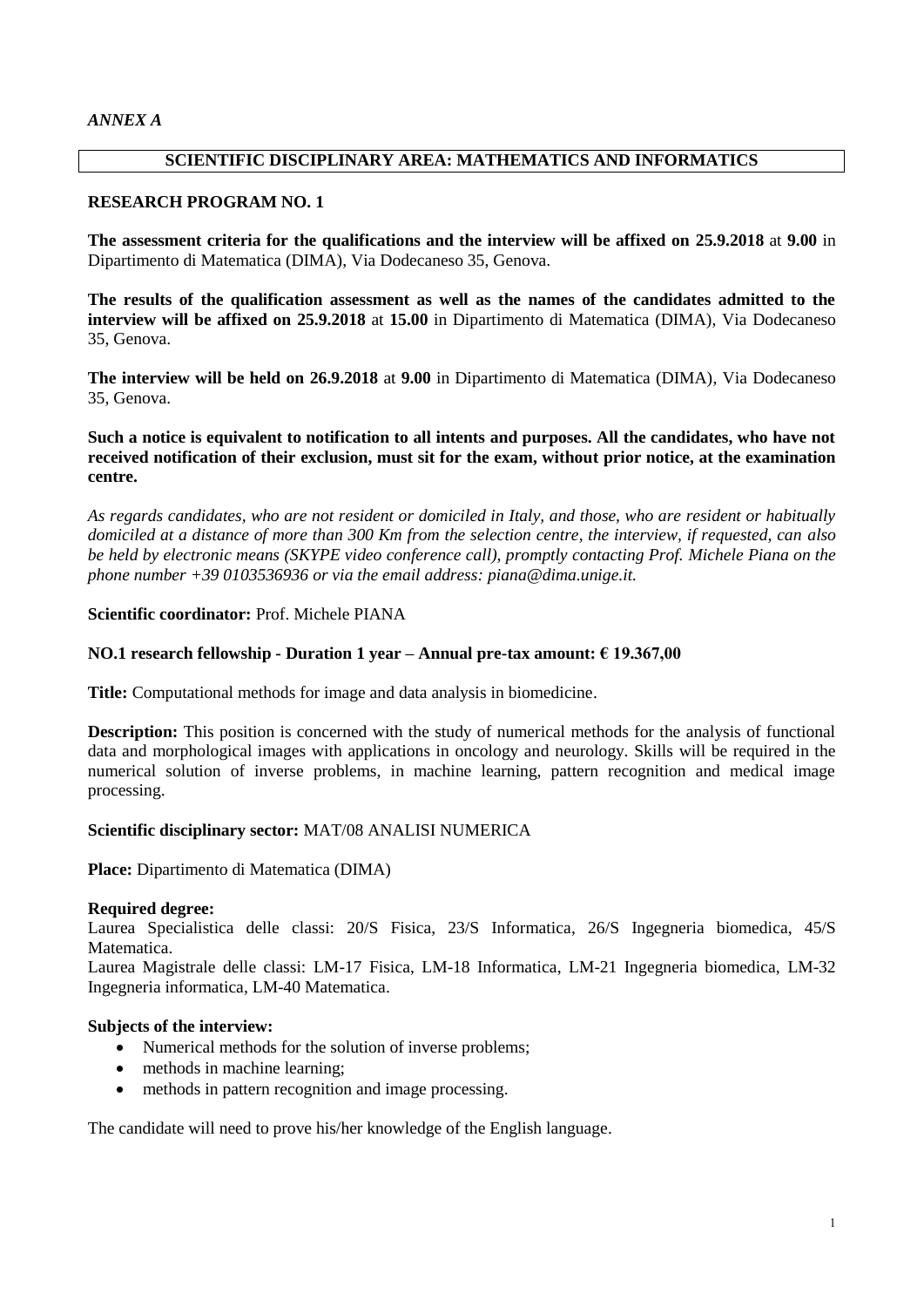**The assessment criteria for the qualifications and the interview will be affixed on 25.9.2018** at **9.00** in Dipartimento di Matematica (DIMA), Via Dodecaneso 35, Genova.

**The results of the qualification assessment as well as the names of the candidates admitted to the interview will be affixed on 25.9.2018** at **17.00** in Dipartimento di Matematica (DIMA), Via Dodecaneso 35, Genova.

**The interview will be held on 26.9.2018** at **15.00** in Dipartimento di Matematica (DIMA), Via Dodecaneso 35, Genova.

**Such a notice is equivalent to notification to all intents and purposes. All the candidates, who have not received notification of their exclusion, must sit for the exam, without prior notice, at the examination centre.**

*As regards candidates, who are not resident or domiciled in Italy, and those, who are resident or habitually domiciled at a distance of more than 300 Km from the selection centre, the interview, if requested, can also be held by electronic means (SKYPE video conference call), promptly contacting Prof. Michele Piana on the phone number +39 0103536936 or via the email address: piana@dima.unige.it.*

## **Scientific coordinator:** Prof. Michele PIANA

## **NO.1 research fellowship - Duration 1 year – Annual pre-tax amount: € 19.367,00**

**Title:** Computational methods for image and data analysis in physics.

**Description:** This position is concerned with the study of numerical methods for data analysis and image reconstruction in physics, with specific focus on astrophysics and solar physics. Skills are required in the numerical solution of inverse problems, in pattern recognition and image processing.

## **Scientific disciplinary sector:** MAT/08 ANALISI NUMERICA

**Place:** Dipartimento di Matematica (DIMA)

## **Required degree:**

Laurea Specialistica delle classi: 20/S Fisica, 23/S Informatica, 26/S Ingegneria biomedica, 45/S **Matematica** 

Laurea Magistrale delle classi: LM-17 Fisica, LM-18 Informatica, LM-21 Ingegneria biomedica, LM-32 Ingegneria informatica, LM-40 Matematica.

## **Subjects of the interview:**

- Numerical methods for the solution of inverse problems;
- methods in machine learning;
- methods in pattern recognition and image processing.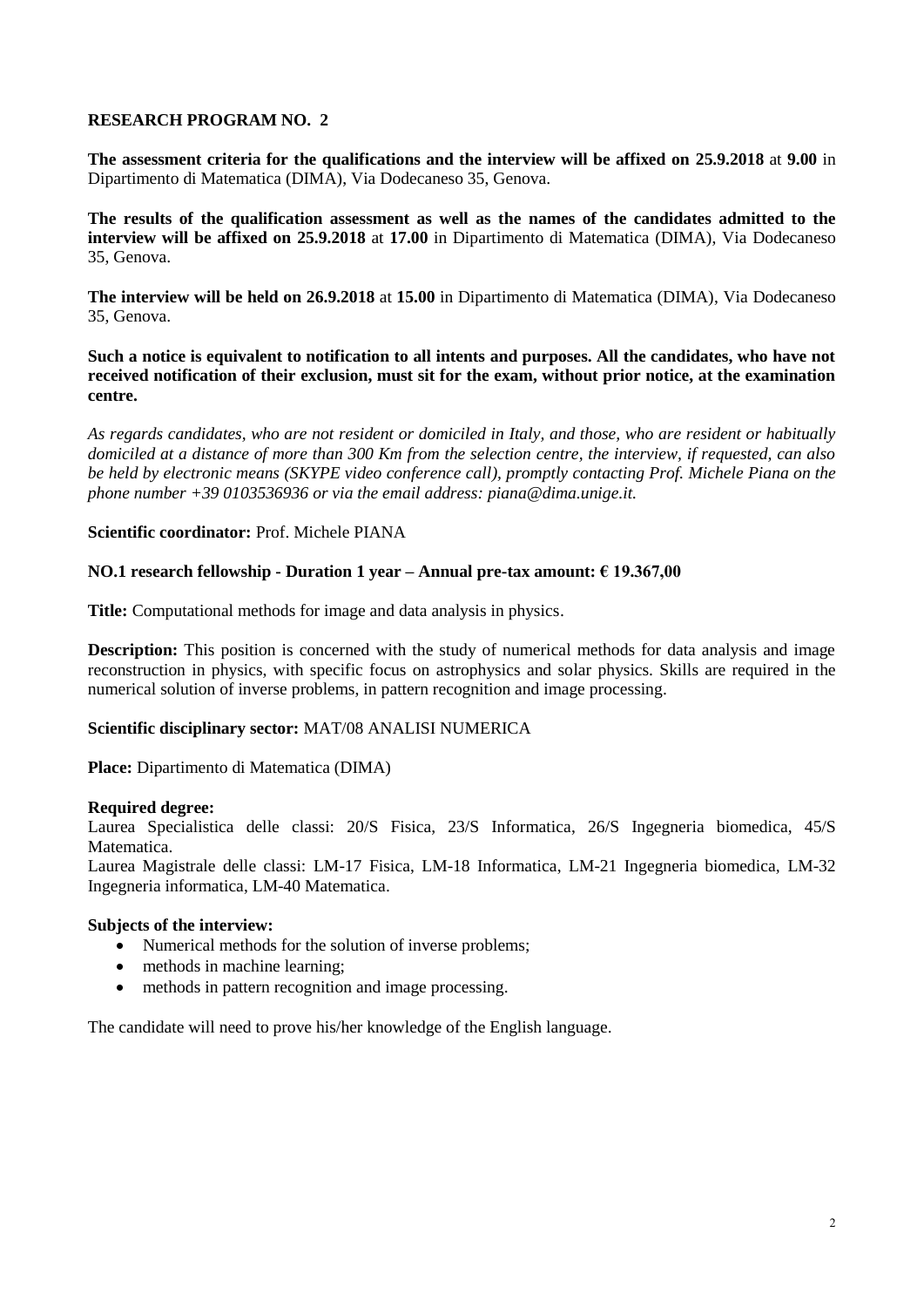**The assessment criteria for the qualifications and the interview will be affixed on 2.8.2018** at **9.00** in Dipartimento di Informatica, Bioingegneria, Robotica e Ingegneria dei Sistemi (DIBRIS), Via Dodecaneso 35, Genova.

**The results of the qualification assessment as well as the names of the candidates admitted to the interview will be affixed on 2.8.2018** at **12.00** in Dipartimento di Informatica, Bioingegneria, Robotica e Ingegneria dei Sistemi (DIBRIS), Via Dodecaneso 35, Genova.

**The interview will be held on 2.8.2018** at **12.30** in Dipartimento di Informatica, Bioingegneria, Robotica e Ingegneria dei Sistemi (DIBRIS), Via Dodecaneso 35, Genova.

**Such a notice is equivalent to notification to all intents and purposes. All the candidates, who have not received notification of their exclusion, must sit for the exam, without prior notice, at the examination centre.**

## **Scientific coordinator:** Prof. Barbara CATANIA

## **NO.1 research fellowship - Duration 1 year – Annual pre-tax amount: € 19.367,00**

**Title:** Privacy by Design: analysis and redesign of databases according to GDPR.

**Description:** Privacy by Design (Article 25 of GDPR) is a design approach that takes into account the requirements related to the protection of privacy from the beginning of the design phase of data management systems and throughout the entire data life cycle. A deep re-engineering of information systems is therefore required to focus the attention on the protection of personal and sensitive data, starting from the data and service design phase. The objective of the proposed research is to analyze the problems and techniques to guarantee the Privacy by Design of new systems and existing ones. The research will be applied to a concrete case study, represented by the information system related to the teaching management of a University.

## **Scientific disciplinary sector:** INF/01 INFORMATICA

**Place:** Dipartimento di Informatica, Bioingegneria, Robotica e Ingegneria dei Sistemi (DIBRIS) – the research will be carried out at CeDIA – Centro Dati, Informatica e telematica di Ateneo

### **Required degree:**

Larea V.O in Informatica Laurea Specialistica delle classi: 23/S Informatica, 35/S Ingegneria informatica Laurea Magistrale delle classi: LM-18 Informatica, o LM-32 Ingegneria informatica.

## **Subjects of the interview:**

- Access control in database management systems;
- Analysis and design of databases;
- Tuning of databases.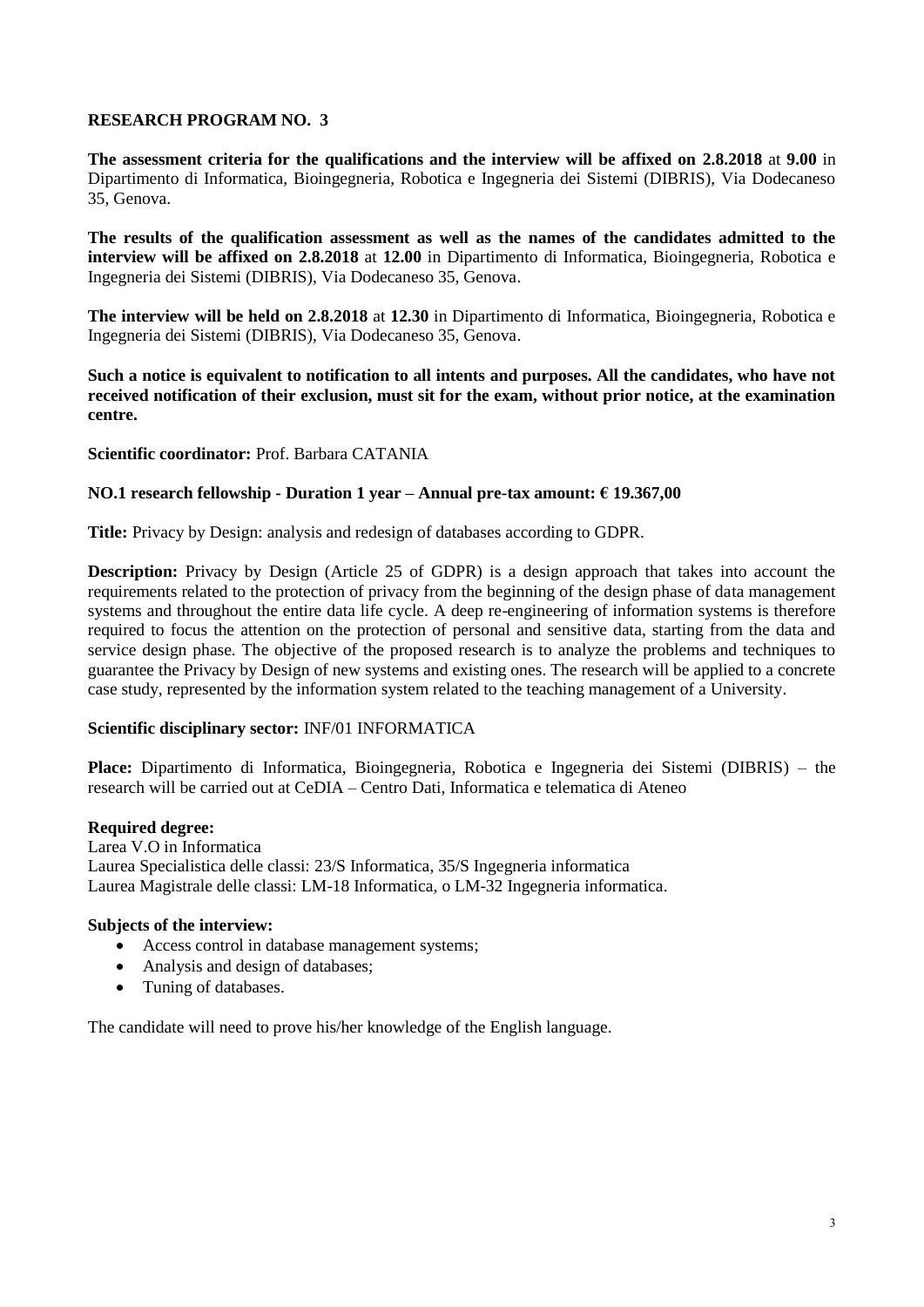# **SCIENTIFIC DISCIPLINARY AREA: MEDICINE**

### **RESEARCH PROGRAM NO. 4**

**The assessment criteria for the qualifications and the interview will be affixed on 3.9.2018** at **9.00** in Dipartimento di Neuroscienze, riabilitazione, oftalmologia, genetica e scienze materno-infantili (DINOGMI), Clinica Psichiatrica, Padiglione A, Largo R. Benzi 10, Genova.

**The results of the qualification assessment as well as the names of the candidates admitted to the interview will be affixed on 3.9.2018** at **12.00** in Dipartimento di Neuroscienze, riabilitazione, oftalmologia, genetica e scienze materno-infantili (DINOGMI), Clinica Psichiatrica, Padiglione A, Largo R. Benzi 10, Genova.

**The interview will be held on 3.9.2018** at **13.00** in Dipartimento di Neuroscienze, riabilitazione, oftalmologia, genetica e scienze materno-infantili (DINOGMI), Clinica Psichiatrica, Padiglione A, Largo R. Benzi 10, Genova.

#### **Such a notice is equivalent to notification to all intents and purposes. All the candidates, who have not received notification of their exclusion, must sit for the exam, without prior notice, at the examination centre.**

*As regards candidates, who are not resident or domiciled in Italy, and those, who are resident or habitually domiciled at a distance of more than 300 Km from the selection centre, the interview, if requested, can also be held by electronic means (SKYPE video conference call), promptly contacting Prof. Mario Amore via the email address: mario.amore@unige.it.*

#### **Scientific coordinator:** Prof. Mario AMORE

#### **NO.1 research fellowship - Duration 1 year – Annual pre-tax amount: € 23.250,00**

**Title:** Patterns of functional and structural alterations in the different phases of Bipolar Disorder – A resting state fMRI and diffusion tensor imaging (DTI) follow up study.

**Description:** Bipolar Disorder (BD) is a severe chronic and recurrent disease, characterized by the occurrence of manic and depressive episodes, presenting different clinical symptomatology. Coherently, recent cross-sectional neuroimaging studies have found different patterns of alteration in the functional architecture of brain activity and in white matter in the different phases of BD.

Aim of the study is to investigate these functional and structural brain alterations, and their clinical correlates, in the different phases of BD, in a longitudinal perspective.

We will collect and analyze follow-up clinical and neuroimaging (resting state fMRI and DTI) data of a sample of bipolar patients across the different phases of illness. The identification of specific biomarkers would allow a better understanding of the biological background and pathophysiology of BD.

#### **Scientific disciplinary sector:** MED/25 PSCHIATRIA

**Place:** Dipartimento di Neuroscienze, riabilitazione, oftalmologia, genetica e scienze materno-infantili (DINOGMI)

### **Required degree:**

Specialization in Psychiatry with adequate scientific production, based on research activity at international neuroscience and neuroimaging centers, and publications in scientific journals in English with impact factor, related to the topic of the research grant: resting state fMRI and DTI in Bipolar Disorder

- Resting state fMRI (theoretical basis on technique and specific measures such as functional connectivity, neuronal variability, power law exponent).
- Diffusion tensor imaging, DTI (theoretical basis on technique and specific measures such as fractional anisotropy, mean diffusivity, radial diffusivity, axial diffusivity).
- Neurobiological alterations at a functional (on resting state networks) and structural (on white matter) levels in Bipolar Disorder.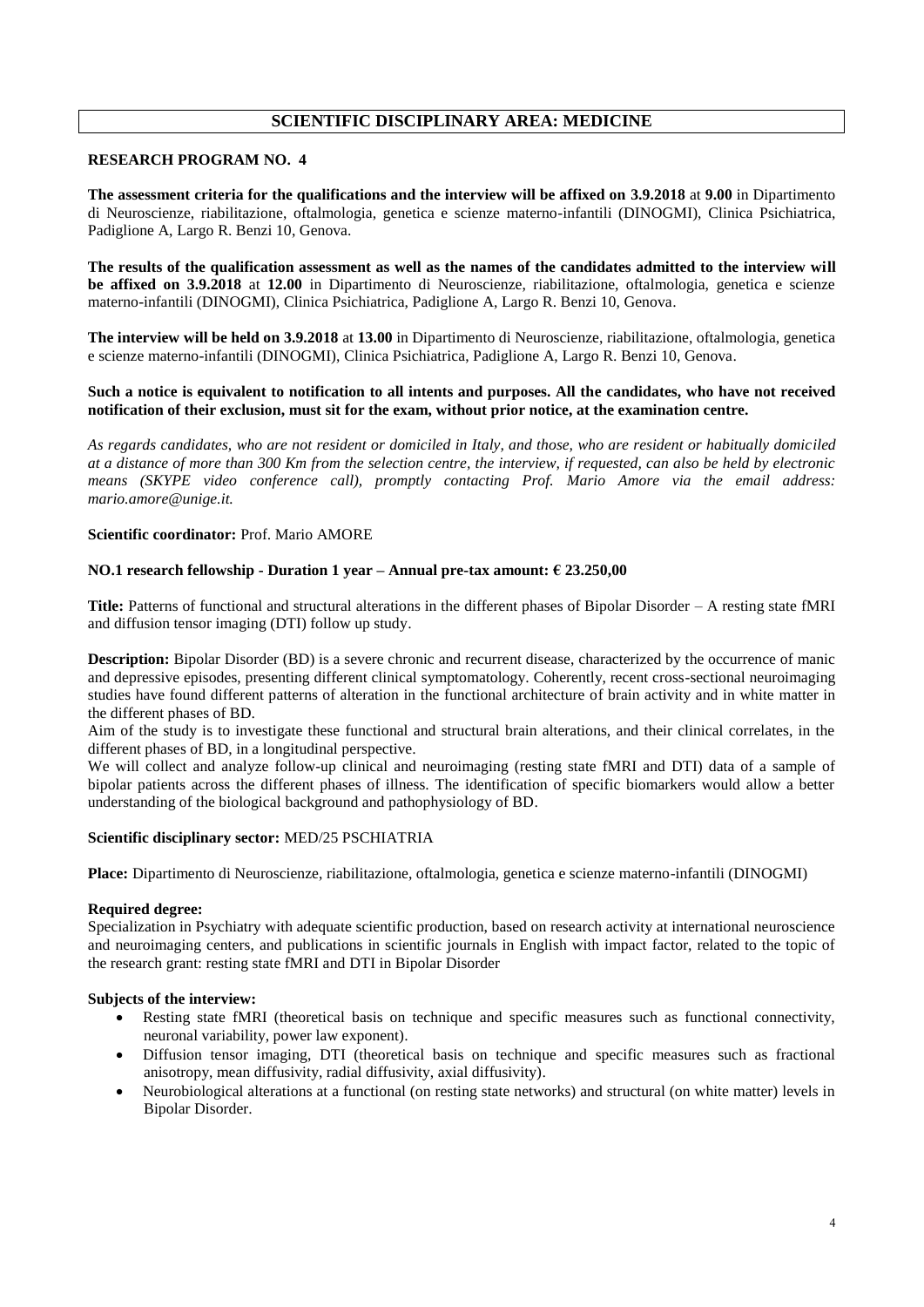**The assessment criteria for the qualifications and the interview will be affixed on 6.9.2018** at **9.00** in Centro Interuniversitario per la Ricerca sull'Influenza e le altre Infezioni Trasmissibili (C.I.R.I.-I.T.), via A. Pastore 1, Genova.

**The results of the qualification assessment as well as the names of the candidates admitted to the interview will be affixed on 6.9.2018** at **12.00** in Centro Interuniversitario per la Ricerca sull'Influenza e le altre Infezioni Trasmissibili (C.I.R.I.-I.T.), via A. Pastore 1, Genova.

**The interview will be held on 6.9.2018** at **12.30** in Centro Interuniversitario per la Ricerca sull'Influenza e le altre Infezioni Trasmissibili (C.I.R.I.-I.T.), via A. Pastore 1, Genova.

**Such a notice is equivalent to notification to all intents and purposes. All the candidates, who have not received notification of their exclusion, must sit for the exam, without prior notice, at the examination centre.**

**Scientific coordinator:** Prof. Donatella PANATTO

## **NO.1 research fellowship - Duration 1 year – Annual pre-tax amount: € 19.367,00**

**Title:** Surveillance of influenza and other acute respiratory infections: epidemiological features and labortory confirmation.

**Description:** Influenza and Acute Respiratory Infections are a serious threat for humans and are the most frequent cause of illness in the world. Several hundred pathogenic bacterial and viral agents related to respiratory infections are known. Some of these micro-organisms are recognized by the WHO as high-risk pathogens for public health on account of their epidemic and pandemic potential. In line with WHO recommendations, the implementation of adequate integrated surveillance systems and diagnoses are considered a priority for Public Health. The project is divided into 3 lines: 1) implementation of an integrated epidemiological and laboratory surveillance system; 2) development of mathematical models to evaluate the clinical-epidemiological, economic and social impact of microorganisms responsible for ARI; 3) development of mathematical / economic models for the implementation of new integrated vaccine strategies.

## **Scientific disciplinary sector:** MED/42 IGIENE GENERALE E APPLICATA

**Place:** Centro Interuniversitario per la Ricerca sull'Influenza e le altre Infezioni Trasmissibili (C.I.R.I.-I.T.)

## **Required degree:**

Laurea Specialistica della classe 6/S Biologia. Laurea Magistrale della classe LM-6 Biologia.

- Influenza and vaccination.
- Acute Respiratory Infections and new prevention strategies.
- Surveillance systems: aims and opportunities. Laboratory methodologies for influenza and other acute respiratory infections identification.
- Importance of mathematical models in order to evaluate the impact of preventive strategies.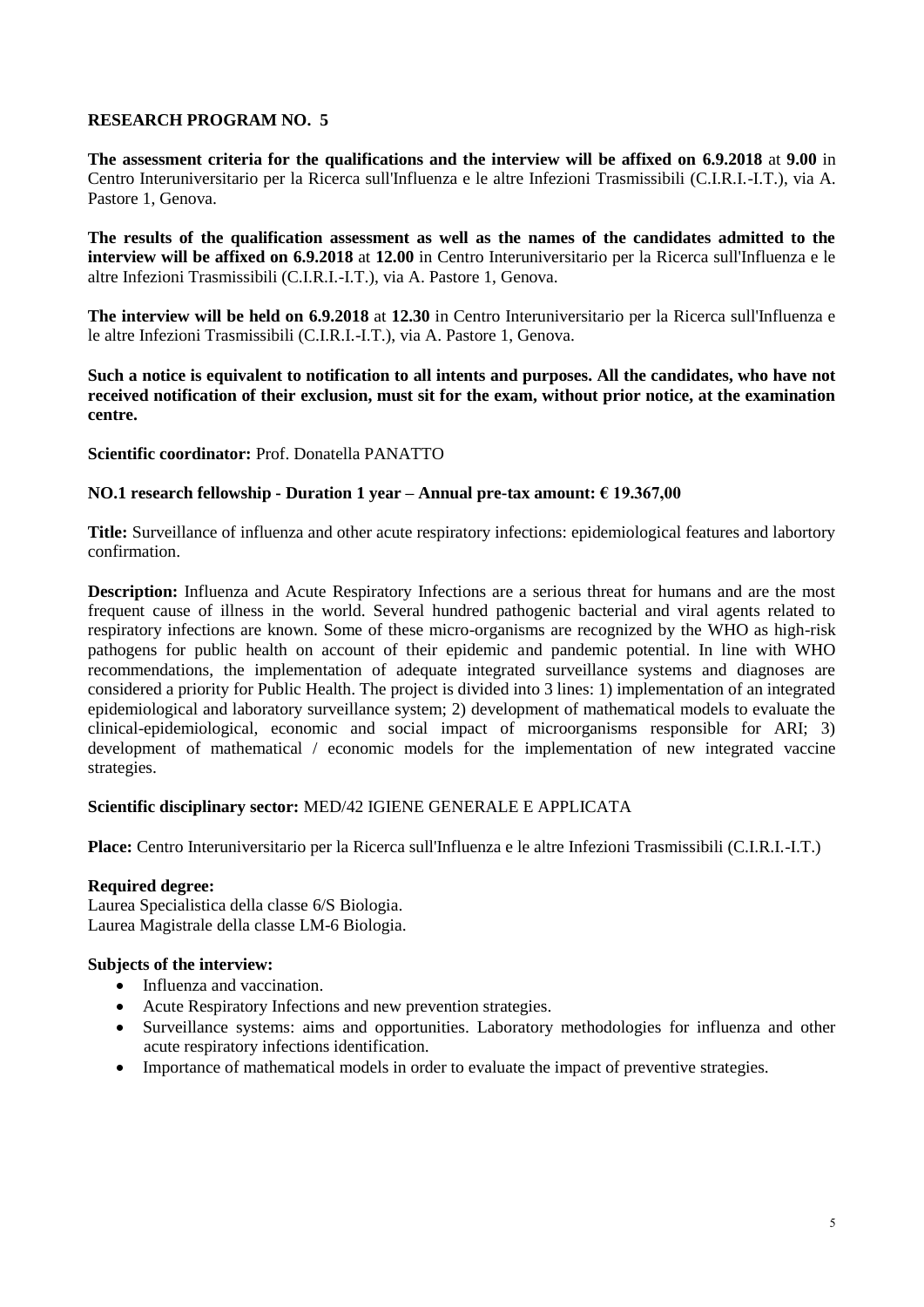# **SCIENTIFIC DISCIPLINARY AREA: CIVIL ENGINEERING AND ARCHITECTURE**

# **RESEARCH PROGRAM NO. 6**

**The assessment criteria for the qualifications and the interview will be affixed on 5.9.2018** at **9.30** in Dipartimento di Architettura e Design (DAD), Stradone Sant'Agostino 37, Genova.

**The results of the qualification assessment as well as the names of the candidates admitted to the interview will be affixed on 5.9.2018** at **12.30** in Dipartimento di Architettura e Design (DAD), Stradone Sant'Agostino 37, Genova.

**The interview will be held on 5.9.2018** at **14.30** in Dipartimento di Architettura e Design (DAD), Stradone Sant'Agostino 37, Genova.

**Such a notice is equivalent to notification to all intents and purposes. All the candidates, who have not received notification of their exclusion, must sit for the exam, without prior notice, at the examination centre.**

## **Scientific coordinator:** Prof. Andrea VIAN

## **NO.1 research fellowship - Duration 1 year – Annual pre-tax amount: € 19.367,00**

**Title:** Data driven, algorythmic and parametric design systems for high web customization of graphics, objects and experiences.

**Description:** This research aims to the definition of data driven visual design systems based on parametric 3d modeling and generative designs applied to the definition of highly custimazable graphics, products and experiences.

This research is founded on user centered design methods, social media targeting techniques and participatory design.

### **Scientific disciplinary sector:** ICAR/13 DISEGNO INDUSTRIALE

**Place:** Dipartimento di Architettura e Design (DAD)

**Required degree:** Laurea Magistrale della classe LM-12 Design.

## **Subjects of the interview:**

- Parametric design;
- 3D print;
- web customization:
- algorythmic design.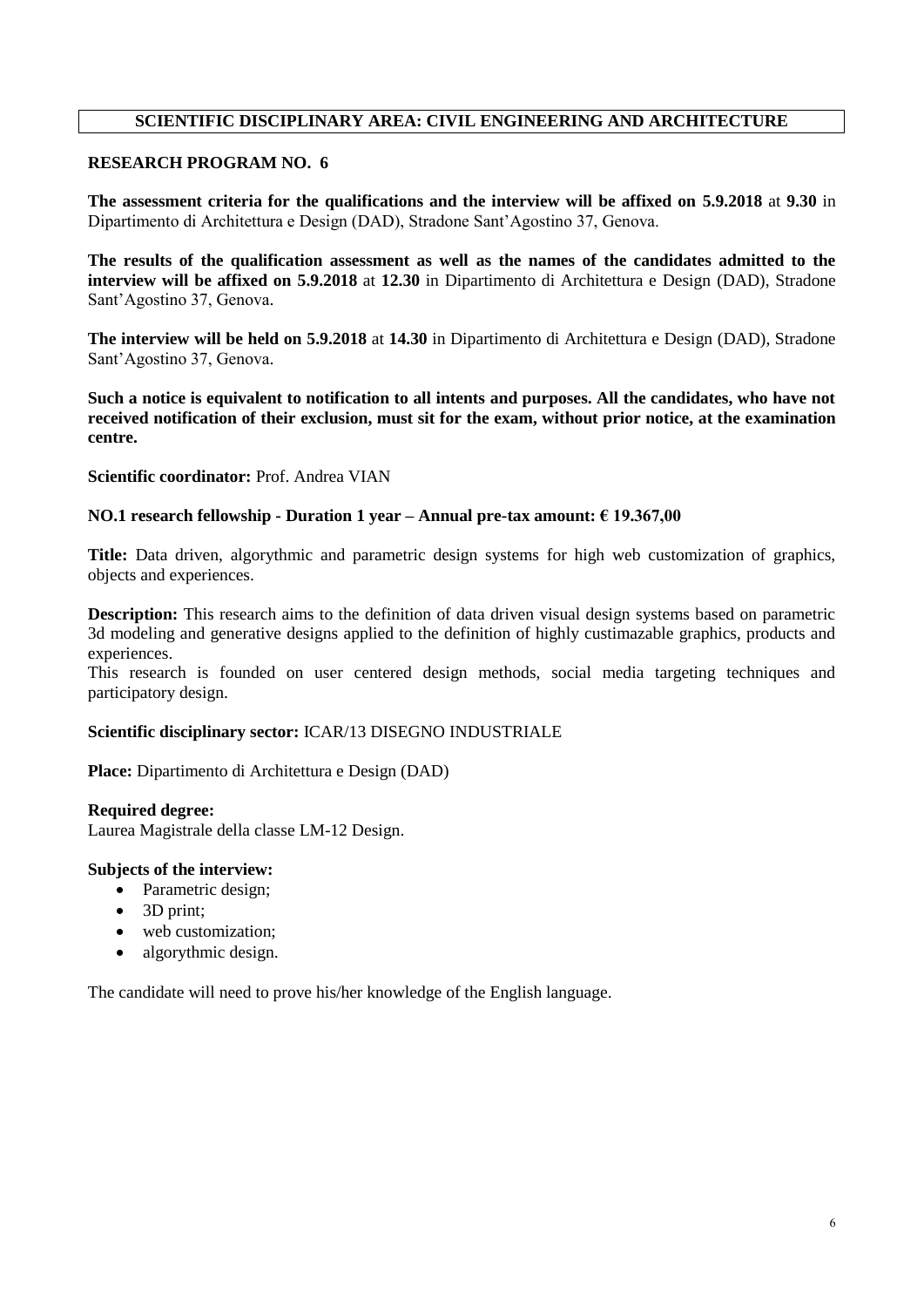# **SCIENTIFIC DISCIPLINARY AREA: INDUSTRIAL AND INFORMATION ENGINEERING**

# **RESEARCH PROGRAM NO. 7**

**The assessment criteria for the qualifications and the interview will be affixed on 4.9.2018** at **8.30** in Dipartimento di Ingegneria Meccanica, Energetica, Gestionale e dei Trasporti (DIME), via Opera Pia 15A, Genova.

**The results of the qualification assessment as well as the names of the candidates admitted to the interview will be affixed on 4.9.2018** at **11.30** in Dipartimento di Ingegneria Meccanica, Energetica, Gestionale e dei Trasporti (DIME), via Opera Pia 15A, Genova.

**The interview will be held on 4.9.2018** at **12.00** in Dipartimento di Ingegneria Meccanica, Energetica, Gestionale e dei Trasporti (DIME), via Opera Pia 15A, Genova.

# **Such a notice is equivalent to notification to all intents and purposes. All the candidates, who have not received notification of their exclusion, must sit for the exam, without prior notice, at the examination centre.**

*As regards candidates, who are not resident or domiciled in Italy, and those, who are resident or habitually domiciled at a distance of more than 300 Km from the selection centre, the interview, if requested, can also be held by electronic means (SKYPE video conference call), promptly contacting Prof. Matteo ZOPPI on the phone number 0039 3204382160 or via the email address: [zoppi@dimec.unige.it.](mailto:zoppi@dimec.unige.it)*

# **Scientific coordinator: Prof. Matteo ZOPPI**

## **NO.1 research fellowship - Duration 1 year – Annual pre-tax amount: € 19.367,00**

**Title:** Motion cueing algorithms for virtual reality: implementation on prototype and testing.

**Description:** Implementation of motion cueing algorithms on a prototype of motion simulator for virtual reality. The motion simulator is redundant with seven axes; the cueing algorithms use a model of the human vestibular system. The work comprises parameterization and calibration of the algorithms and testing by experiments.

## **Scientific disciplinary sector:** ING-IND/13 MECCANICA APPLICATA ALLE MACCHINE

**Place:** Dipartimento di Ingegneria Meccanica, Energetica, Gestionale e dei Trasporti (DIME)

## **Required degree:**

Laurea Magistrale delle classi: LM-25 Ingegneria dell'automazione, LM-32 Ingegneria informatica, LM-33 Ingegneria meccanica.

## **Subjects of the interview:**

- Virtual reality and robotics;
- robot programming;
- software architectures for robotics;
- mechanics of robot and physics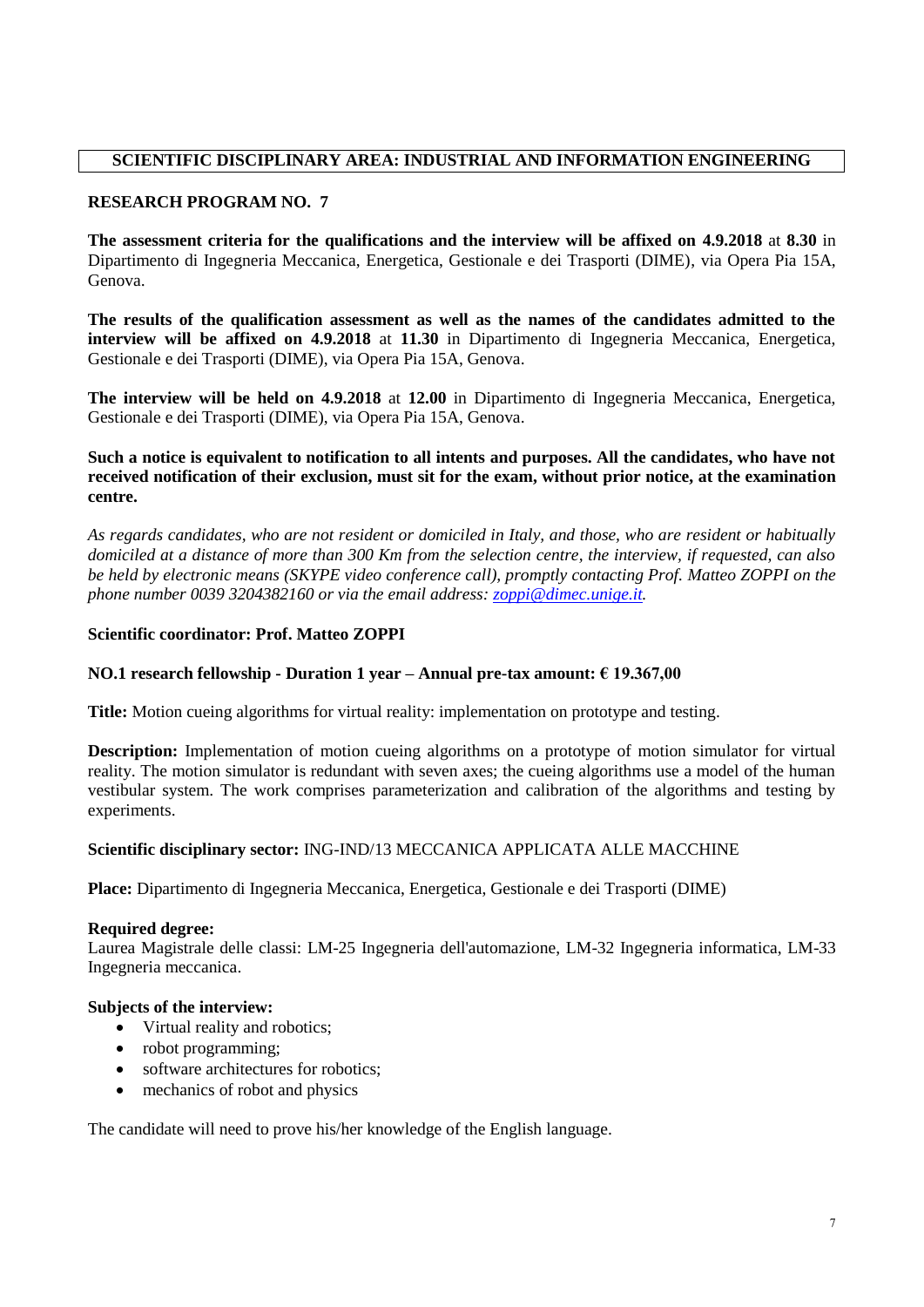**The assessment criteria for the qualifications and the interview will be affixed on 5.9.2018** at **10.30** in Dipartimento di Ingegneria Navale, Elettrica, Elettronica e delle Telecomunicazioni (DITEN), Via Opera Pia 11A, Genova.

**The results of the qualification assessment as well as the names of the candidates admitted to the interview will be affixed on 5.9.2018** at **13.30** in in Dipartimento di Ingegneria Navale, Elettrica, Elettronica e delle Telecomunicazioni (DITEN), Via Opera Pia 11A, Genova.

**The interview will be held on 5.9.2018** at **14.00** in in Dipartimento di Ingegneria Navale, Elettrica, Elettronica e delle Telecomunicazioni (DITEN), Via Opera Pia 11A, Genova.

**Such a notice is equivalent to notification to all intents and purposes. All the candidates, who have not received notification of their exclusion, must sit for the exam, without prior notice, at the examination centre.**

*As regards candidates, who are not resident or domiciled in Italy, and those, who are resident or habitually domiciled at a distance of more than 300 Km from the selection centre, the interview, if requested, can also be held by electronic means (SKYPE video conference call), promptly contacting Prof. Paolo GASTALDO on the phone number 0039 0103532268 or via the email address: [paolo.gastaldo@unige.it.](mailto:paolo.gastaldo@unige.it)*

## **Scientific coordinator:** Prof. Paolo GASTALDO

## **NO.1 research fellowship - Duration 1 year – Annual pre-tax amount: € 19.367,00**

**Title:** Nonlinear signal processing for artificial tactile systems.

### **Description:**

The research activity is developed within a project that aims at delivering tactile sensation measured by suitable sensors to a user via non-invasive stimulation. The main goal is to deal with the design of the algorithms that should process raw data provided by tactile sensors. On the one hand, the sensors array gives as output a significant number of signals, which characterize the tactile stimulus as a third-order tensor (where time is the third dimension). On the other hand, one has to convey such information by exploiting a few electrodes that lie on the skin surface. Thus, the aim of the research action is develop intelligent algorithms based on nonlinear signal processing that a) can suitably map the information provided by sensors on the available electrodes to preserve sensation feedback, and b) can be implemented on resource constrained digital platform such as low-power embedded systems.

## **Scientific disciplinary sector:** ING-INF/01 ELETTRONICA

**Place:** Dipartimento di Ingegneria Navale, Elettrica, Elettronica e delle Telecomunicazioni (DITEN)

### **Required degree:**

Laurea Magistrale della classe LM-29 Ingegneria elettronica.

- Tactile sensors;
- embedded systems;
- machine learning;
- nonlinear signal processing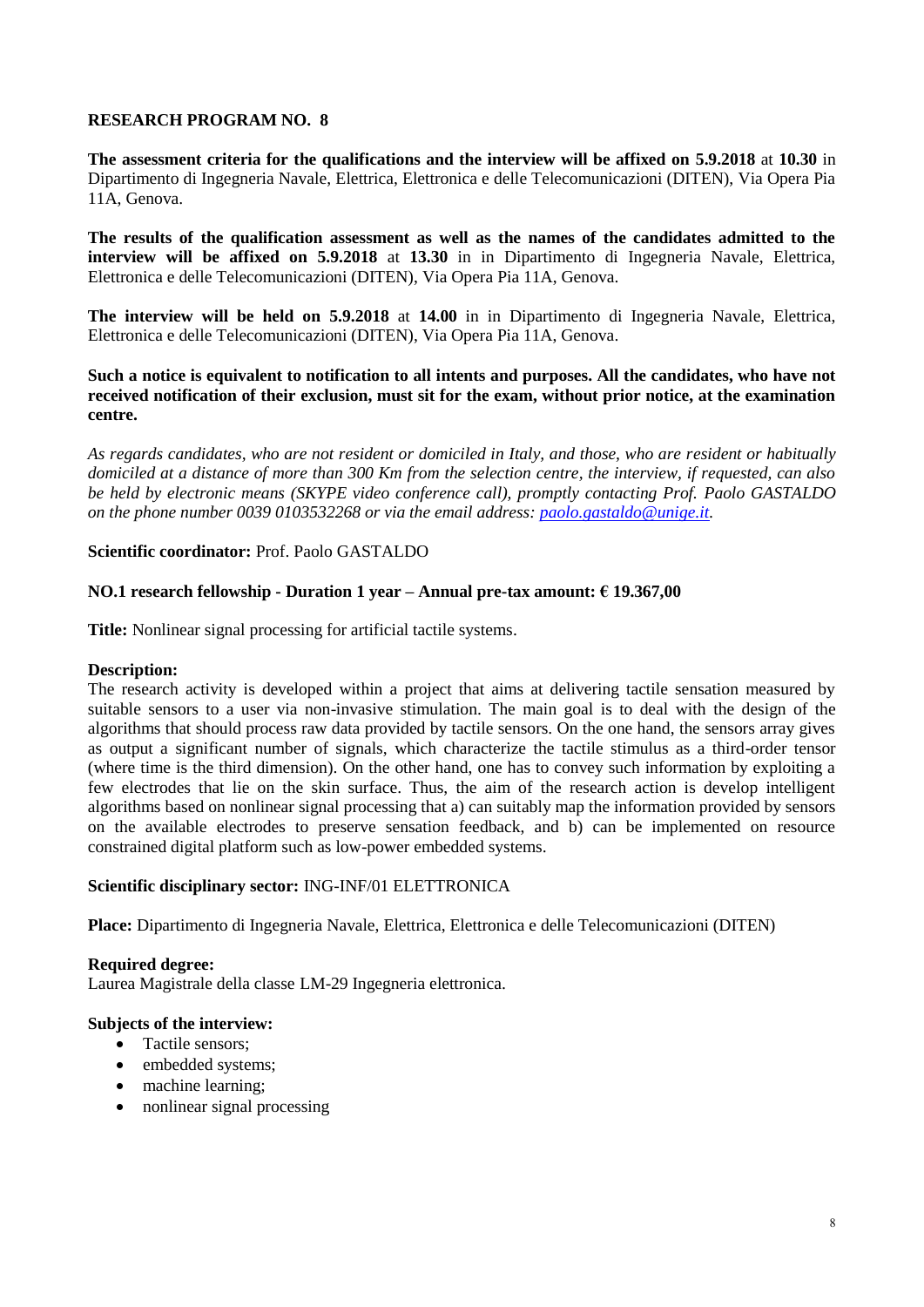**The assessment criteria for the qualifications and the interview will be affixed on 6.9.2018** at **10.30** in Dipartimento di Ingegneria Navale, Elettrica, Elettronica e delle Telecomunicazioni (DITEN), Via Opera Pia 11A, Genova.

**The results of the qualification assessment as well as the names of the candidates admitted to the interview will be affixed on 6.9.2018** at **13.30** in in Dipartimento di Ingegneria Navale, Elettrica, Elettronica e delle Telecomunicazioni (DITEN), Via Opera Pia 11A, Genova.

**The interview will be held on 6.9.2018** at **14.00** in in Dipartimento di Ingegneria Navale, Elettrica, Elettronica e delle Telecomunicazioni (DITEN), Via Opera Pia 11A, Genova.

**Such a notice is equivalent to notification to all intents and purposes. All the candidates, who have not received notification of their exclusion, must sit for the exam, without prior notice, at the examination centre.**

*As regards candidates, who are not resident or domiciled in Italy, and those, who are resident or habitually domiciled at a distance of more than 300 Km from the selection centre, the interview, if requested, can also be held by electronic means (SKYPE video conference call), promptly contacting Prof. Paolo GASTALDO on the phone number 0039 0103532268 or via the email address: [paolo.gastaldo@unige.it.](mailto:paolo.gastaldo@unige.it)*

# **Scientific coordinator:** Prof. Paolo GASTALDO

# **NO.1 research fellowship - Duration 1 year – Annual pre-tax amount: € 19.367,00**

**Title:** Low-power embedded systems for artificial tactile systems.

## **Description:**

The research activity is developed within a project that aims at delivering tactile sensation measured by suitable sensors to a user via non-invasive stimulation. The goal is the design of the embedded system that tackles –in real-time- the following tasks: 1) to receive raw measures from tactile sensors; 2) to process such data by exploiting algorithms that can properly remap measures into tactile sensation; 3) to drive the stimulation accordingly. The eventual device should address the trade-off between computational resources and power consumption, which is a major constraint in the application at-hand. In this regard, the research action will be focused on design approaches that can conveniently implement the most computationally demanding module, i.e., the intelligent algorithms that should support the mapping from raw measures to a tactile sensation that can be conveyed via stimulation.

## **Scientific disciplinary sector:** ING-INF/01 ELETTRONICA

**Place:** Dipartimento di Ingegneria Navale, Elettrica, Elettronica e delle Telecomunicazioni (DITEN)

## **Required degree:**

Laurea Magistrale della classe LM-29 Ingegneria elettronica.

- tactile sensors;
- embedded systems;
- FPGA:
- programmable device;
- nonlinear signal processing.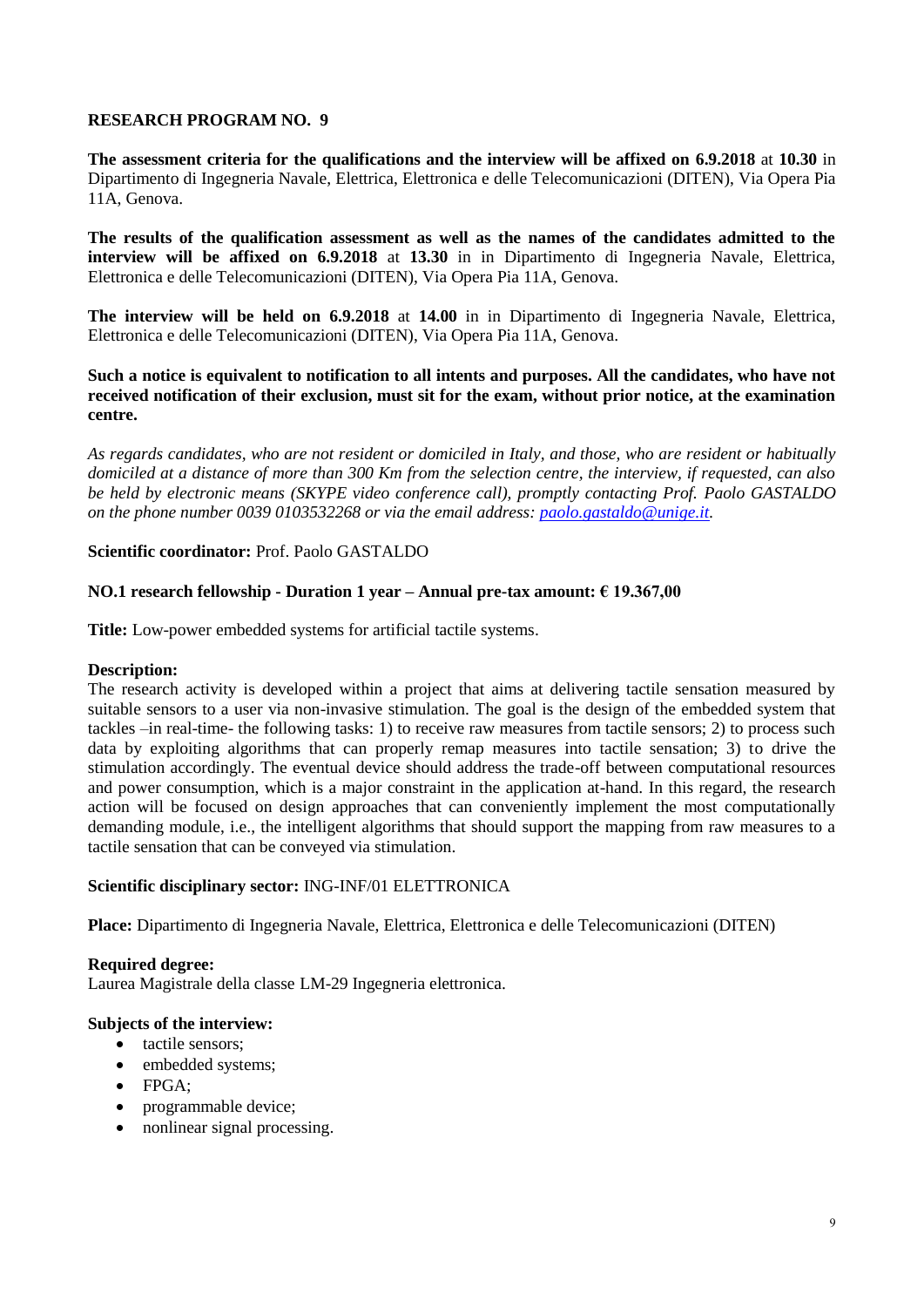**The assessment criteria for the qualifications and the interview will be affixed on 2.8.2018** at **9.30** in Dipartimento di Ingegneria Navale, Elettrica, Elettronica e delle Telecomunicazioni (DITEN), Via Opera Pia 11A, Genova.

**The results of the qualification assessment as well as the names of the candidates admitted to the interview will be affixed on 2.8.2018** at **13.00** in in Dipartimento di Ingegneria Navale, Elettrica, Elettronica e delle Telecomunicazioni (DITEN), Via Opera Pia 11A, Genova.

**The interview will be held on 2.8.2018** at **16.00** in in Dipartimento di Ingegneria Navale, Elettrica, Elettronica e delle Telecomunicazioni (DITEN), Via Opera Pia 11A, Genova.

**Such a notice is equivalent to notification to all intents and purposes. All the candidates, who have not received notification of their exclusion, must sit for the exam, without prior notice, at the examination centre.**

*As regards candidates, who are not resident or domiciled in Italy, and those, who are resident or habitually domiciled at a distance of more than 300 Km from the selection centre, the interview, if requested, can also be held by electronic means (SKYPE video conference call), promptly contacting Prof. Micaela LIBERTI on the phone number 0039 0644585353 or via the email address: [micaela.liberti@uniroma1.it.](mailto:micaela.liberti@uniroma1.it)* 

**Scientific coordinator:** Prof. Micaela LIBERTI

## **NO.1 research fellowship - Duration 1 year – Annual pre-tax amount: € 19.367,00**

**Title:** Numerical and Experimental Studies of Electroporation for vegetable juice sanitization

## **Description:**

The objective of the research activity is to establish an effective protocol for the treatment with pulsed electric fields (PEF) for the sanitization of vegetable juices, in particular of carrot juice. This objective will specifically require: the determination of the electrical properties of carrot juice and the setting of microdosimetric models of single cells and of scattered cells, for the determination of the optimal parameters of PEF exposure for an effective bacterial inactivation. Controlled electroporation experiments will be carried out. Carrot juice with a known concentration of bacteria (quantity and type) will be exposed to PEF using the optimal configuration determined by the microdosimetric study.

## **Scientific disciplinary sector:** ING-INF/02 CAMPI ELETTROMAGNETICI

**Place:** Centro Interuniversitario sulle Interazioni tra Campi Elettro-magnetici e Biosistemi (ICEmB) – at the following seat: Università degli Studi di Roma "La Sapienza" - Dipartimento di Ingegneria dell'Informazione, Elettronica e Telecomunicazioni - DIIET

## **Required degree:**

Dottorato di ricerca in Ingegneria Elettronica, o Elettronica delle alte Frequenze ed Optoelettronica, o Ingegneria Biomedica.

- Electroporation mechanisms;
- electromagnetic microdosimetry;
- design criteria for electroporation applicators.